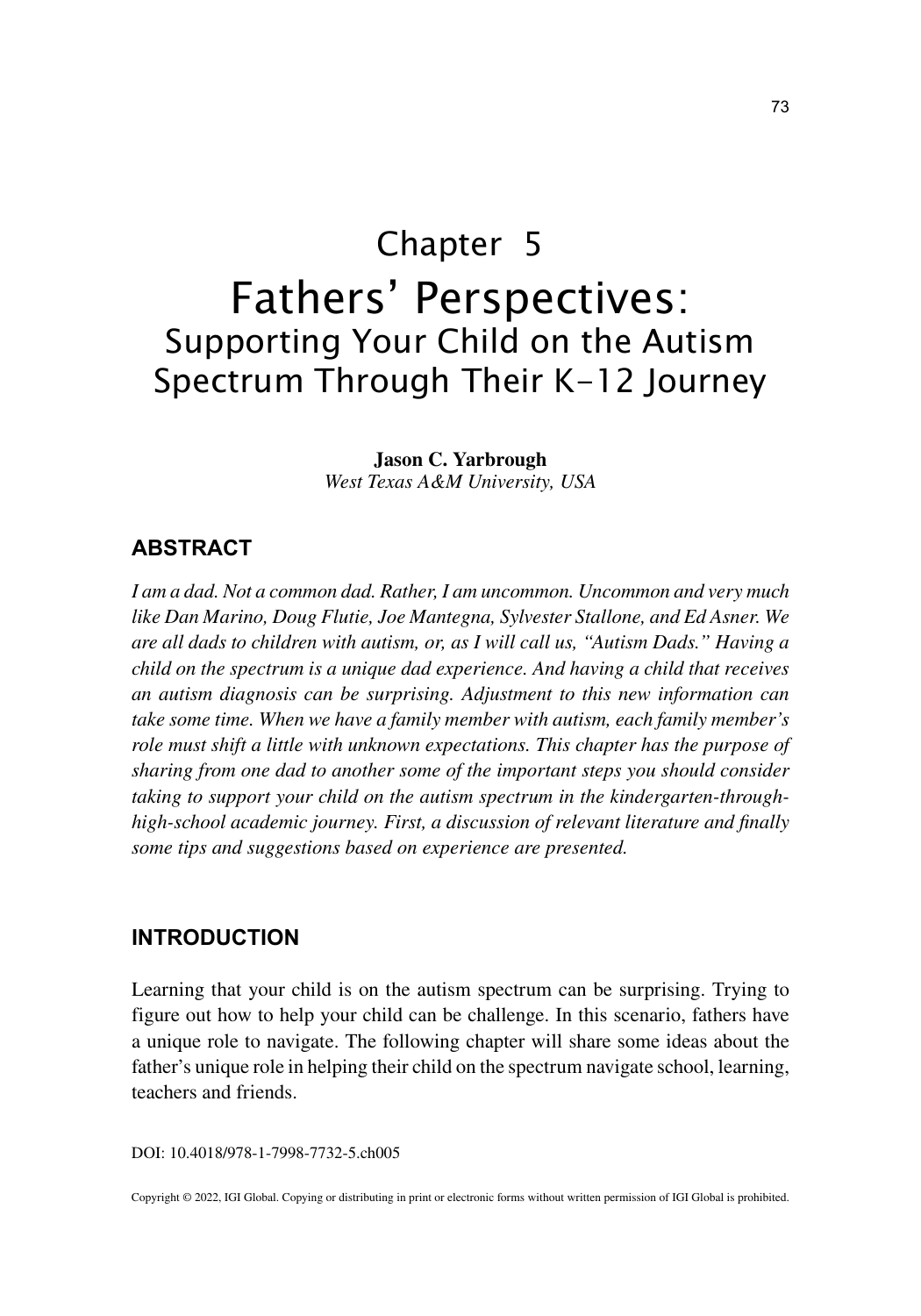I am a dad. Not a common dad. Rather, I am uncommon. Uncommon and very much like Dan Marino, Doug Flutie, Joe Mantegna, Sylvester Stallone and Ed Asner. We are all dads to children with Autism, or as I will call us, "Autism Dads." Having a child on the spectrum is a unique dad experience. And having a child that receives an autism diagnosis can be surprising. Adjustment to this new information can take some time. When there is a family member with autism, each person's role must shift a little with unknown expectations. This chapter has the purpose of sharing, from one dad to another, some of the important steps you should consider taking to support your child on the autism spectrum as they progress through their academic journey from kindergarten to high school. First, a discussion of relevant literature and finally some tips and suggestions based on experience – my experiences.

## **REVIEW OF LITERATURE**

A brief definition of autism may be in order. Autism spectrum disorder (ASD) is a lifelong condition characterized by very mild symptoms to severe impairments in communication skills, social interactions, and unusual behaviors that interfere with independent functioning and interactions with others. ASD may cause financial, social, and emotional difficulties that negatively affect the entire family. With an examination of this definition, it is clear that fathers of children with autism will have some unique challenges in front of them. Literature highlights this unique experience and the unique role of the "Autism Dad." In the following sections of this chapter, I will offer some ideas and strategies for fathers helping their children navigate the kindergarten through senior year school system.

# **Unique Experience**

What has it been like to be a father with a child on the spectrum? This is an interesting question to explore. Everything about it is unique. For example, as a father, I have always seen myself as responsible for discipline and structure, to maintain a healthy order and provide the structured framework a child needs to grow and develop in a properly socialized fashion. I believe many fathers have this innate instinct and it's an important part of how your children see you. However, with autistic children, their perception of you is likely something you will never understand completely. And further, their capacity to make the kind of cause and effect connections fundamental to understanding how and why you respond to their behavior, good or bad, are not necessarily there. For example, the application of a punishment to discourage a particular behavior may not be the most effective way to address a problem. Many times my child would shock me with their complete misunderstanding of why I was